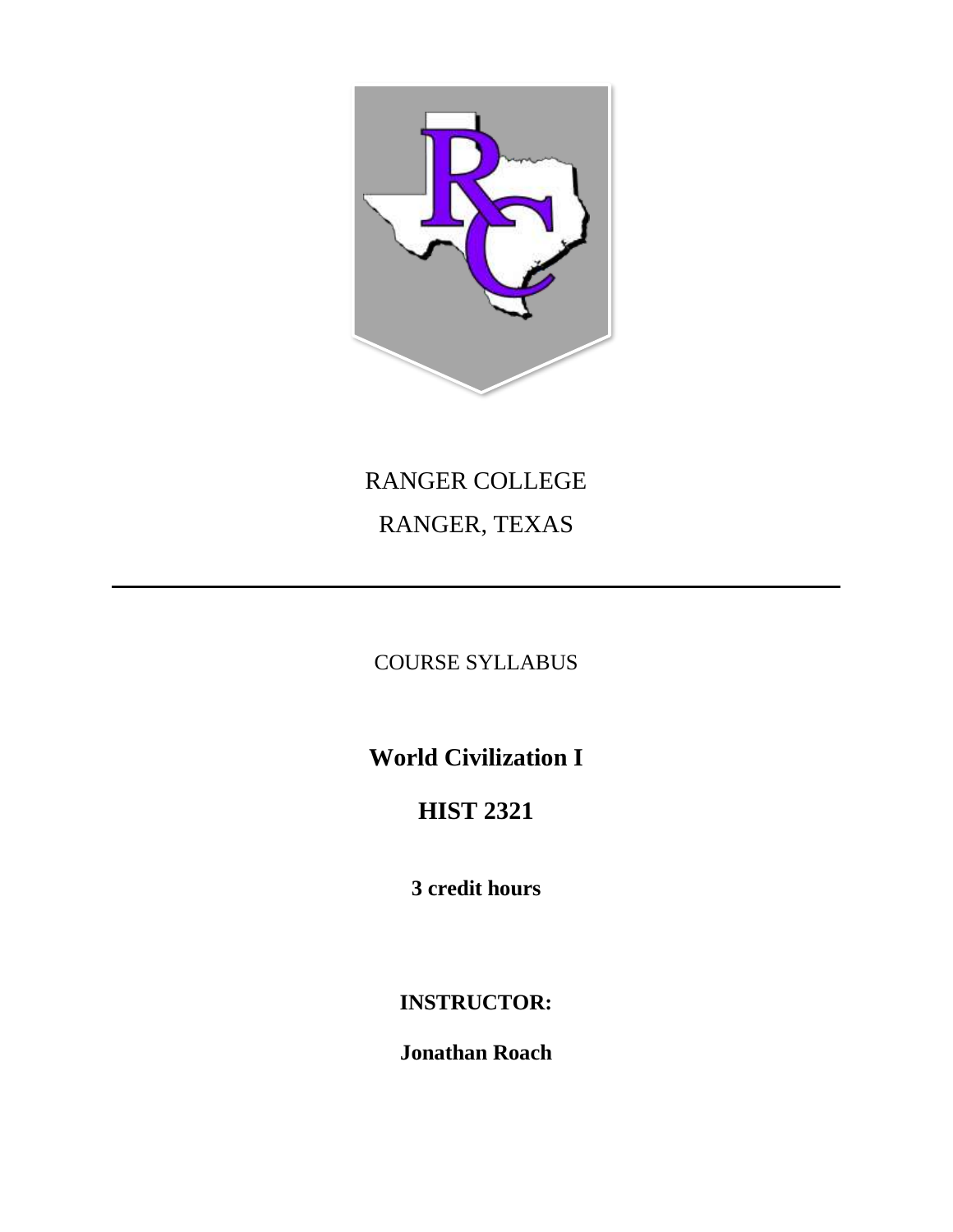INSTRUCTOR: Jonathan Roach EMAIL: jroach@rangercollege.edu OFFICE: Business Building PHONE: 254-647-3234 ext 7027 HOURS: TBD

#### **I. Texas Core Curriculum Statement of Purpose**

Through the Texas Core Curriculum, students will gain a foundation of knowledge of human cultures and the physical and natural world, develop principles of personal and social responsibility for living in a diverse world, and advance intellectual and practical skills that are essential for all learning.

#### **II. Course Description**

A survey of the social, political, economic, cultural, religious, and intellectual history of the world from the emergence of human cultures through the 15th century. The course examines major cultural regions of the world in Africa, the Americas, Asia, Europe, and Oceania and their global interactions over time. Themes include the emergence of early societies, the rise of civilizations, the development of political and legal systems, religion and philosophy, economic systems and trans-regional networks of exchange. The course emphasizes the development, interaction and impact of global exchange.

# **III. Required Background or Prerequisite**

Successful Completion of TSI. Some basic knowledge of historical eras, and geography be beneficial

# **IV. Required Textbook and Course Materials**

Textbook: Stearns, Adas, Schwartz, Gilbert *World Civilizations: The Global Experience,* Pearson Education, 2015, 7<sup>th</sup> edition. ISBN:978-0-205-98630-9.

#### **V. Course Purpose**

To gain wider understanding of World History, Cultures, Politics, Religion, and Economies. Also, to gain larger understanding of human history, interactions, and movements before the modern era.

# **VI. Learning Outcomes**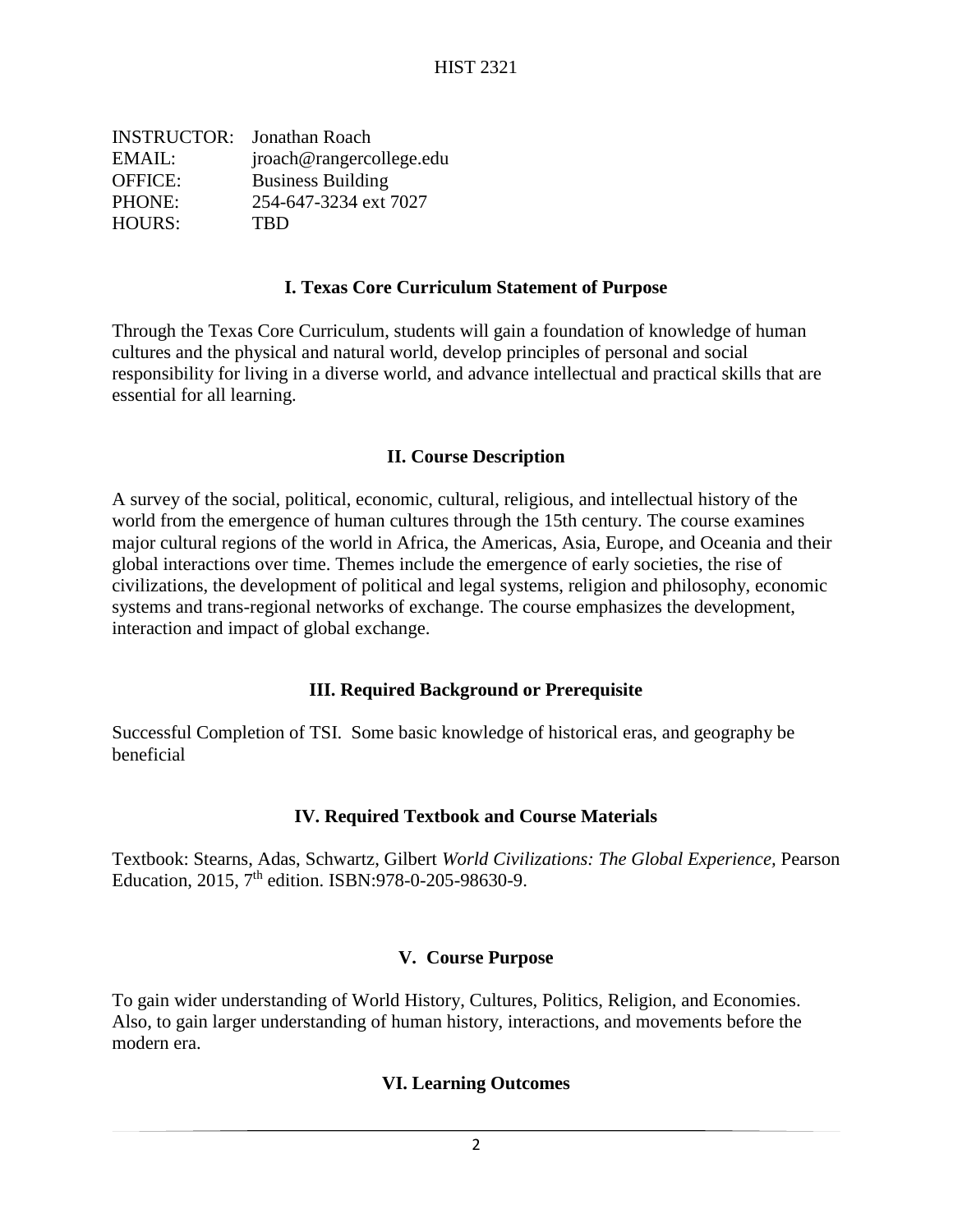Create an argument through the use of historical evidence. Analyze and interpret primary and secondary sources. Analyze the effects of historical, social, political, economic, cultural, and global forces on this period of world history.

### **VII. Core Objectives**

This course meets the following of the six Core Objectives established by Texas:

- $\boxtimes$  **Critical Thinking Skills (CT)** Creative thinking, innovation, inquiry, and analysis; evaluation and synthesis of information
- $\boxtimes$  **Communication Skills (COM)** effective development, interpretation and expression of ideas through written, oral, and visual communication
- ☐ **Empirical and Quantitative Skills (EQS) –** The manipulation and analysis of numerical data or observable facts resulting in informed conclusions
- $\Box$  **Teamwork (TW)** The ability to consider different points of view and to work effectively with others to support a shared purpose or goal
- $\boxtimes$  **Social Responsibility (SR)** Intercultural competence, knowledge of civic responsibility, and the ability to engage effectively in regional, national, and global communities
- $\boxtimes$  **Personal Responsibility (PR)** The ability to connect choices, actions, and consequences to ethical decision-making

# **VIII. Methods of Instruction**

Lecture, videos, projects, and readings

#### **IX. Methods of Assessment**

- a. Participation (SR, PR, CT) part of your grade will be based on your participation in discussion and ability to answer questions and ask appropriate questions in groups discussions. These discussions will be based largely on your readings (Textbook as well as other primary source readings assigned by your instructor). See Calendar for dates on readings and textbook chapters.
- b. Tests (CT, SR)-Three Unit Exams
- c. Research Project (CT, COM)
	- i. You will be required to choose from a provided list of topics on specific area of study. You will then write an essay on that topic, and present the topic to the class.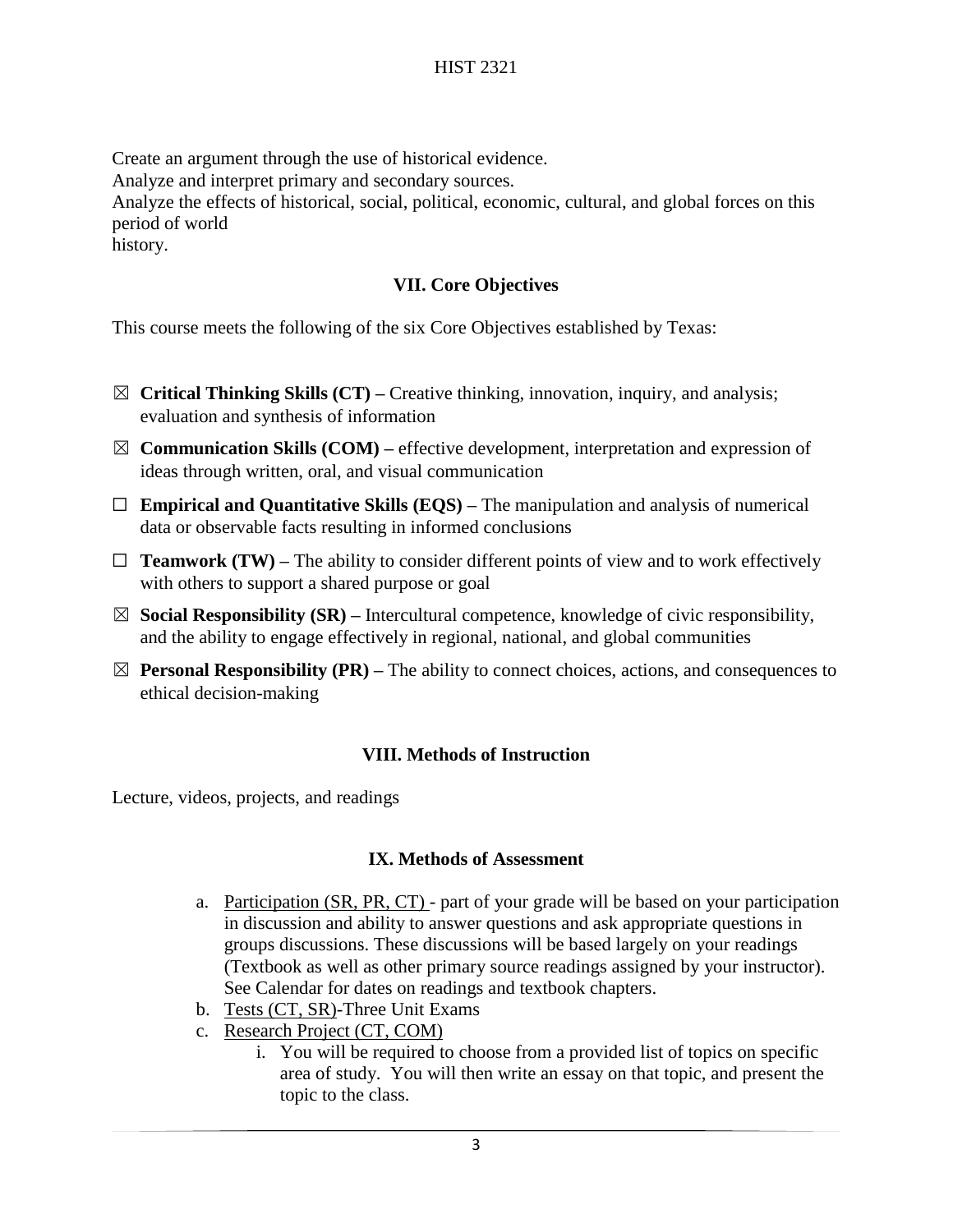- ii. Research Written Requirement
	- 1. Three Sources-Only one can be web based. All others must be from EBSCO or print materials.
	- 2. Length Requirement: 3 pages, double spaced, with a max of five pages.
		- a. Essay must summarize the topic, present a sound thesis for what you hope to prove or present.
		- b. Essay must be a good balance between facts, research, and your own words and ideas. Wikipedia can present a topic, and I don't need you to be another Wikipedia. What I want to see is your effort to explain, argue, or present an idea and back it up with research.
	- 3. Must be selected and approved by the beginning of the third week of class.
	- 4. I will provide the list of topics the first week of the class.
- iii. Presentation Requirements (CT, COM, SR)
	- 1. Should include brief synopsis, observations, and analysis of the topic (CT)
	- 2. Some type of visual aid or handout will be required (COM).
	- 3. Should be able to explain background information related to topic as well as some information in a conclusion about how it related to the present (COM, SR).

#### **iv. Due Dates: Written Part: Week 10/ Presentation Week 11**

# d. **Weight of Grades**

- i. Test 1 15%
- ii. Test 2 20%
- iii. Test 3 20%
- iv. Presentation (presentation) 10%
- **v.** Reading Responses 20%
- **vi.** Checkpoints 10%
- **vii.** Participation 5%

Grading scale:  $A = 90-100\%$  B = 80-89 C = 70-79 D = 60-69 F = Below 60

#### **X. Course/Classroom Policies**

#### A. Attendance/Tardiness

Class attendance is a requirement, if you anticipate more than three unexcused absences during the course you should wait for a later date to take this course.

Regular and punctual attendance in all class is considered essential to the success of this course. If the student has three absences in a course in which he/she is currently enrolled; the instructor may drop the student with a grade of "F".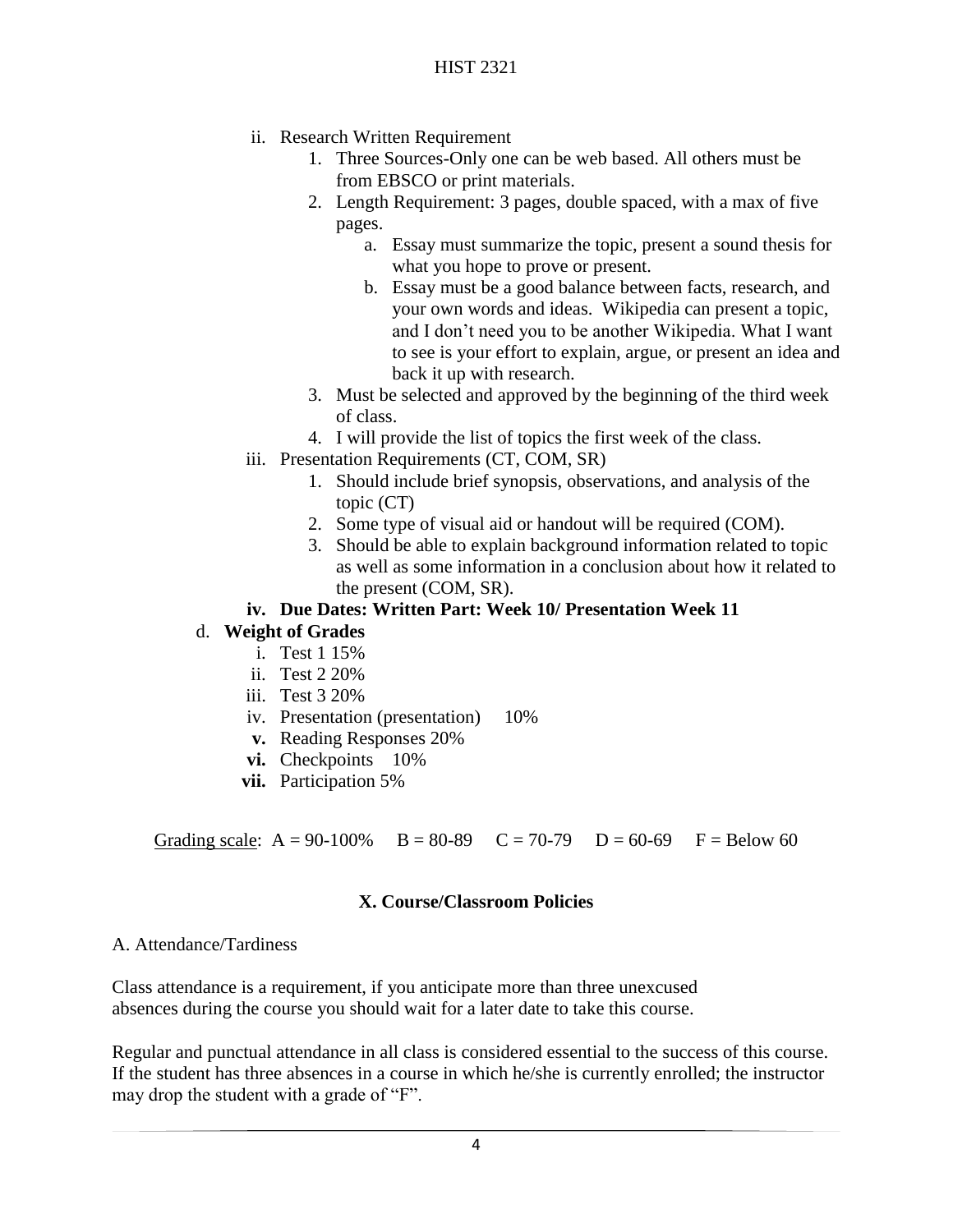Absences are counted from the first day of class as listed in the College Calendar, regardless of the date of the student's registration. All work and/or assignments missed must be completed within one week of the absence.

B. Class Participation: Class participation will include daily work and other assignments as required.

C. Missed Major Exams/Assignment Makeup

Make-up work must be turned in within one week of returning to class. The student may take make-up exams only by appointment. A grade of zero will be given for any missed exam that is not excused.

It is the sole responsibility of the student to acquire the lecture notes and any other class material covered during their absence.

For all late work a penalty of 10% will be applied for each day it is late.

Make-up exams and quizzes will only be administered outside of class and by appointment only.

# D. Academic Dishonesty

Any student caught cheating on an exam, report, or project, whether in the classroom or elsewhere, will earn a grade of "F", in the course. It is strongly recommended that the student caught cheating immediately drop the class in order to avoid a grade of "F".

# E. Student Behavior

When any activity of an individual in the class impedes the learning process of any other individual in the class, the individual causing the disruption is subject to immediate dismissal from class and may be dismissed from the course. **Note: cell phone interruptions will not be tolerated!**

| Unit $#1$           | <b>Readings</b> |                    | <b>Class time</b> |                      |
|---------------------|-----------------|--------------------|-------------------|----------------------|
| <b>Chapter 1-6</b>  | Week 1          | Ch.1               | Week 1            | <b>Birth of</b>      |
| <b>Early Period</b> |                 | $(\text{skim})\&2$ |                   | <b>Civilization</b>  |
| 4000B.C.-200 B.C.   |                 |                    |                   | and Human            |
|                     | Week 2          | Ch.3               |                   | <b>History</b>       |
| <b>Supplemental</b> |                 |                    |                   |                      |
| Readings for this   |                 |                    | Week 2            | <b>Early Chinese</b> |
| Unit:               |                 |                    |                   | and Indian           |
|                     |                 |                    |                   | <b>Civilizations</b> |
| Selections from The |                 |                    |                   |                      |

# **XI. Course Outline/Schedule**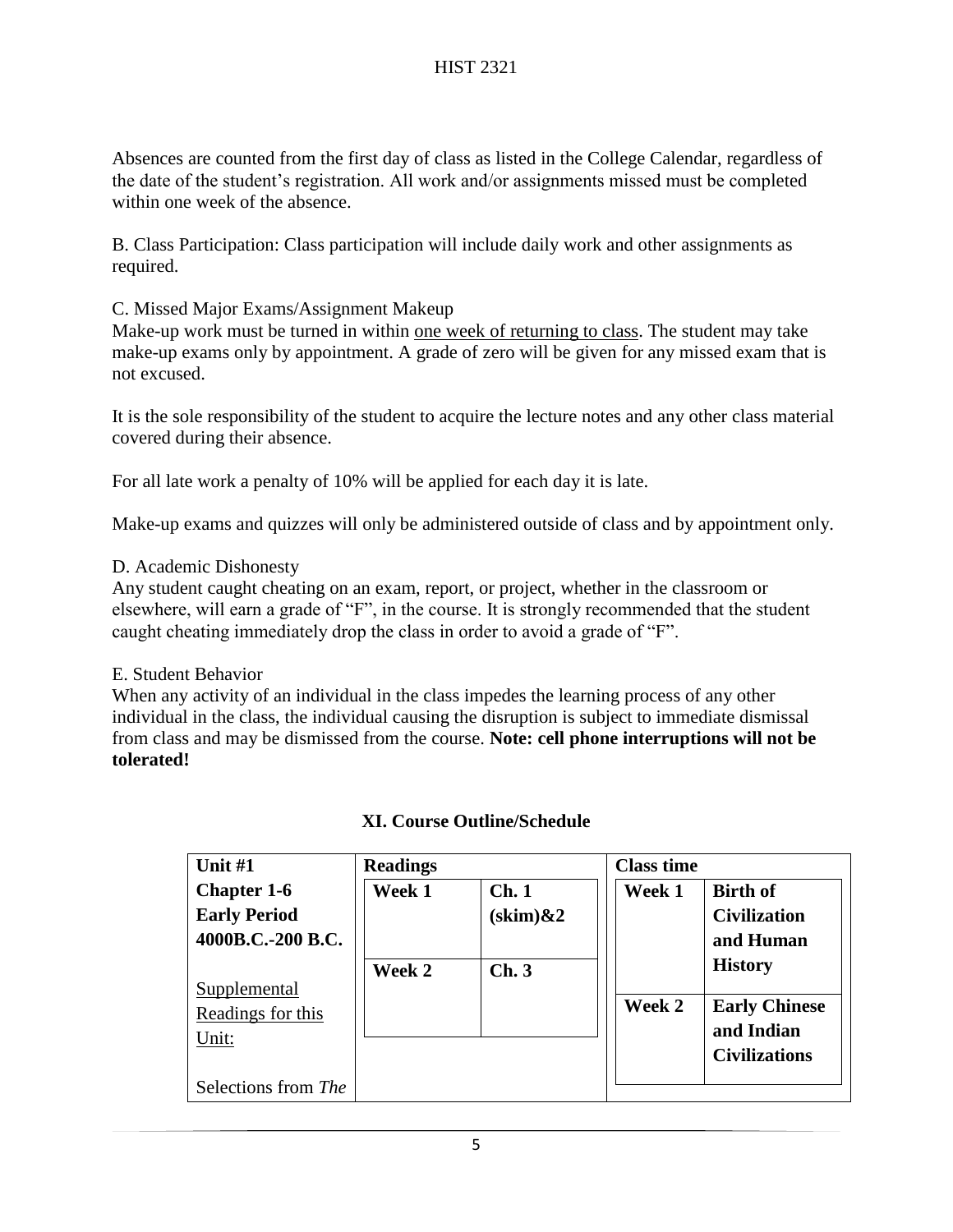| Epic of Gilgamesh<br>Due Sept 4th             | Week 3  | Ch.4              | Week 3  | <b>Development</b><br>of a<br><b>Consolidated</b> |
|-----------------------------------------------|---------|-------------------|---------|---------------------------------------------------|
| Hymns of<br>Zarathustra                       | Week 4  | <b>Chapter 5</b>  | Week 4  | <b>China</b><br><b>Classic</b>                    |
| Due Sept 11 <sup>th</sup>                     |         |                   |         | Mediterranean                                     |
| <b>Checkpoint Due</b><br>Sept 25th            | Week 5  | <b>Chapter 6</b>  |         | and Middle<br>East                                |
|                                               |         |                   | Week 5  | <b>India's Golden</b><br>Age                      |
| Unit #2                                       | Week 6  | <b>Chapter 7</b>  | Week 6  | Rome                                              |
| <b>Chapter 6-10</b>                           |         |                   |         |                                                   |
| <b>The Classical Era</b><br>200 B.C.-700 A.D. | Week 7  | <b>Chapter 8</b>  | Week 7  | American                                          |
|                                               |         | (skim) and        |         | <b>Civilization</b>                               |
| Supplemental                                  |         | 9                 |         | and                                               |
| Readings:                                     |         |                   |         | <b>Migratory</b>                                  |
|                                               | Week 8  | <b>Chapter 10</b> |         | <b>Cultures.</b>                                  |
| Analysis of the                               |         |                   | Week 8  | End of the                                        |
| Roman Government                              |         |                   |         | <b>Classical</b>                                  |
| Due Oct 2nd                                   | Week 9  | <b>Chapter 11</b> |         | Era                                               |
|                                               |         |                   | Week 9  | The rise of                                       |
|                                               | Week 10 | <b>Chapter 12</b> |         | <b>Islam</b>                                      |
|                                               |         | & 13              | Week 10 | The spread                                        |
|                                               |         | $(p761-774)$      |         | of Islam in                                       |
|                                               |         |                   |         | <b>African</b>                                    |
|                                               |         |                   |         | and Asia.                                         |